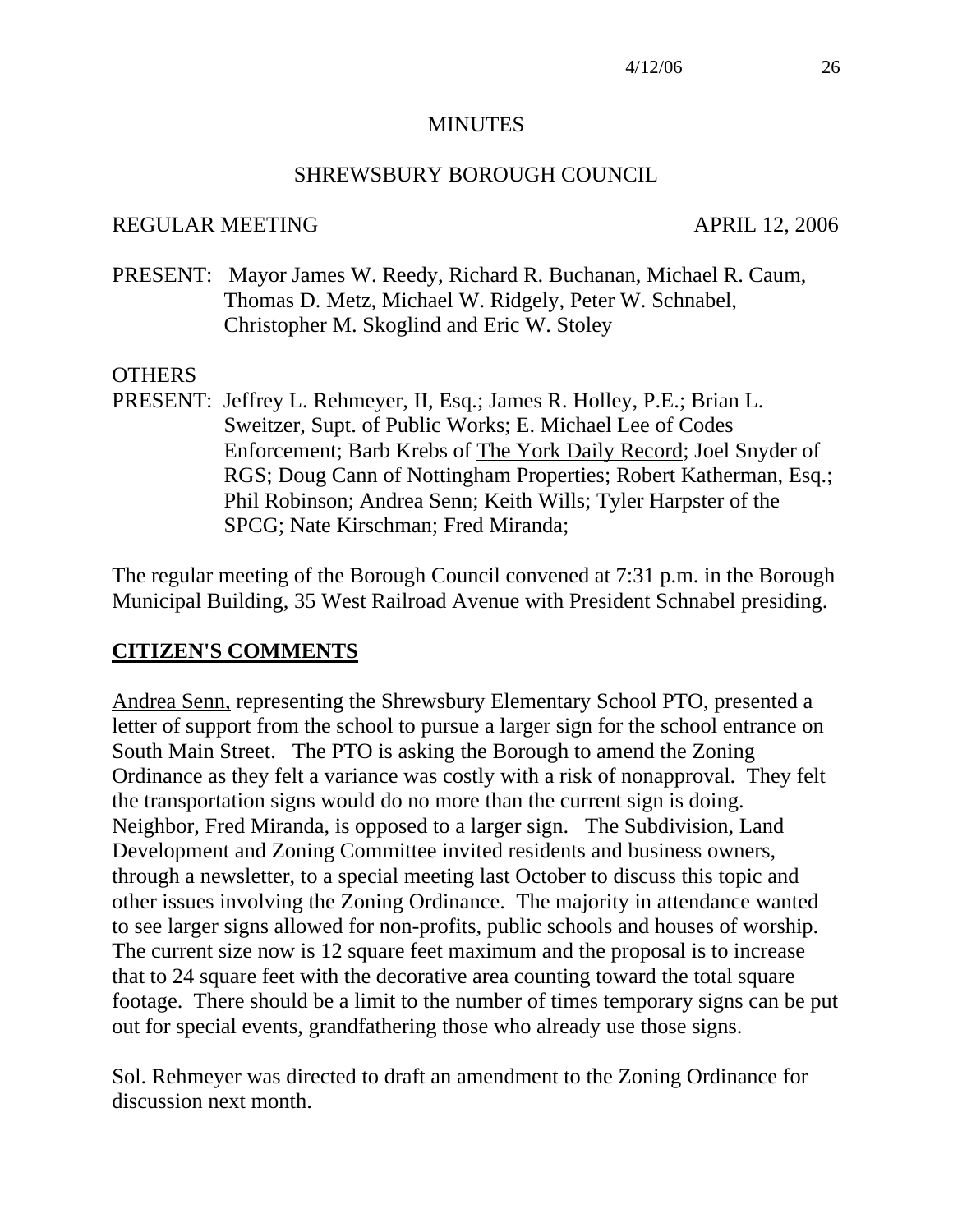Keith Wills of 15 Tree Hollow Drive asked the status of the storm water pond at the Valley View Grove development. The matter has been turned over to DEP and we understand documents are being prepared for legal action against the developer. Mike Lee said the tree planting is now going out for bid. Keith was concerned about the area around the pond, weeds and holes. He was told these items need to be fixed before the final approval and that fencing around the pond is not a requirement of the Borough. The bond covers required improvements that the Borough adopts. Mike Lee was asked to notify Keith before the final inspection takes place.

Tyler Harpster of the Southern Pennsylvania Communications Group stated they received a generator from the County for use at the repeater site.

Nate Kirschman inquired about the status of the tower site on Woodland Dr. ahe stated since the Township enacted a fire tax, people are not donating directly to the Shrewsbury Fire Co. which could result in financial shortfalls for the fire company.

## **APPROVAL OF MINUTES**

C. Skoglind moved to approve the minutes of the March 8 meeting. M. Caum seconded. The motion carried with all in favor with E. Stoley abstaining as he was not at the last meeting.

## **APPROVAL OF EXPENDITURES AND REPORT OF ACCOUNTS**

M. Ridgely moved to approve the February expenditures and report of accounts. C. Skoglind seconded. The motion carried with all in favor.

### **BILL LIST**

The bill list was presented for March: General account: check numbers 7608 thru 7643; Water account: check numbers 3549 thru 3576; Sewer account: check numbers 3540 thru 3559; Highway Aid account: check number 711 in the amount of \$137.30.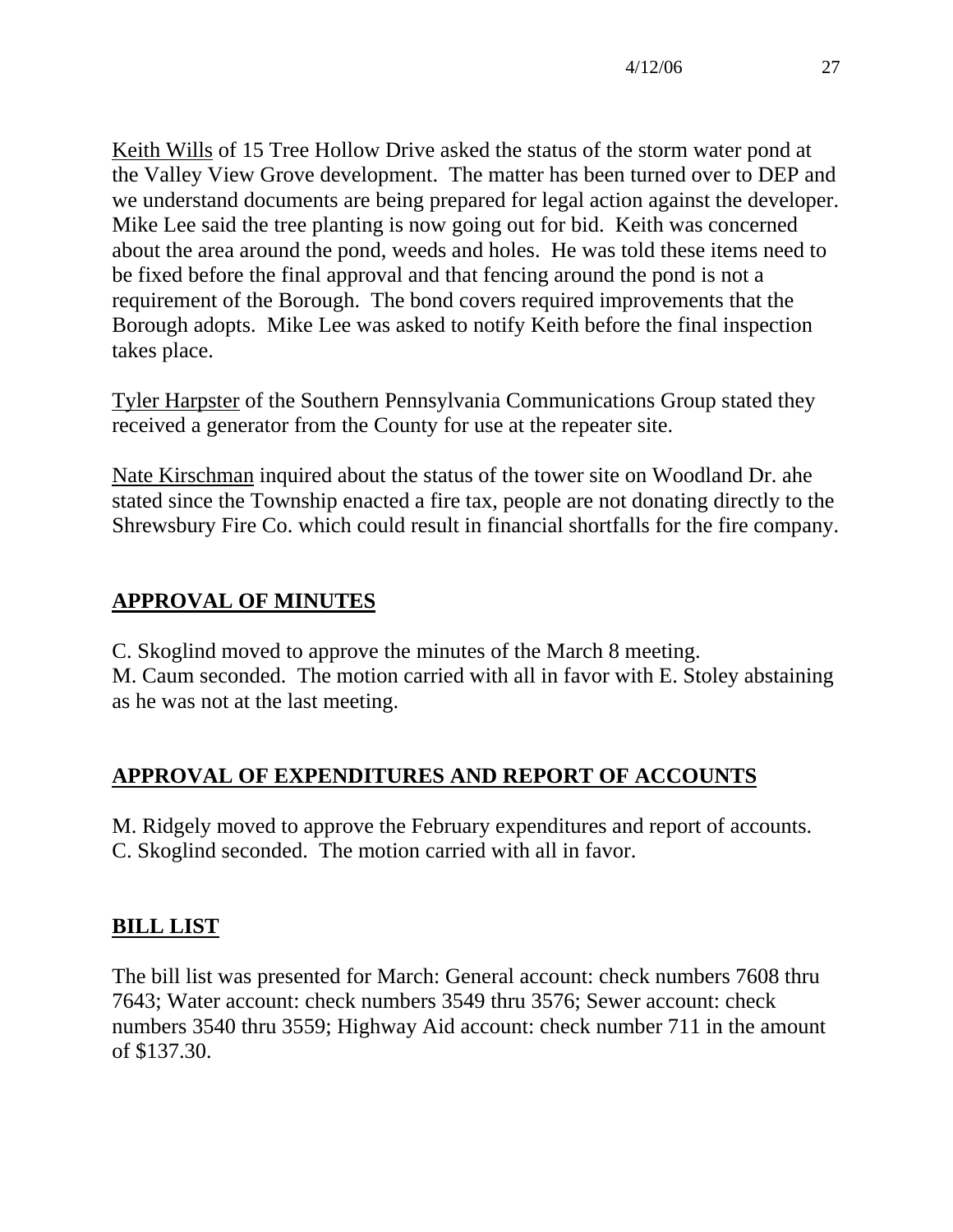M. Ridgely moved to approve the bill list for March. E. Stoley seconded. The motion carried with all in favor.

### **SUBDIVISION AND LAND DEVELOPMENT BUSINESS**

#### Eitzert Farms Preliminary Subdivision Plan

The Planning Commission tabled the plan at their March 27 meeting until Council approved the traffic study which does not require the widening of South Sunset Drive. Atty. Bob Katherman was present to state he felt the Planning Commission should have voted one way or the other and not table the plan as they did. Eng. Holley stated RGS performed the traffic study and the Borough had Transportation Resource Group review the study. Comments were suggested and addressed in the study. South Sunset Drive is fully developed to its maximum width. Three hundred linear feet of this development borders South Sunset Drive. Atty. Katherman asked Council to preliminarily approve the plan tonight. Council was not prepared to approve the plan as the Subdivision, Land Development and Zoning Committee had not reviewed the plan with the applicants and the Planning Commission did not take action on the Preliminary Plan. The plan will go back to the Planning Commission for action at the April 24 meeting.

E. Stoley moved to accept the traffic study as done by RGS and reviewed by TRG and to authorize the Planning Commission to act on the Preliminary Plan at their April 24 meeting.

M. Ridgely seconded. The motion carried with M. Caum abstaining due to a professional conflict.

#### Keith Beck Plan

The preliminary plan for 211 West Forrest Avenue that was first reviewed at a staff review meeting on January 10, 2006 never proceeded through the review and approval process so Council must act on the plan this evening.

E. Stoley moved to disapprove the plan of Keith Beck for failure to move forward through the process.

M. Ridgely seconded. The motion carried with all in favor.

### **REPORTS**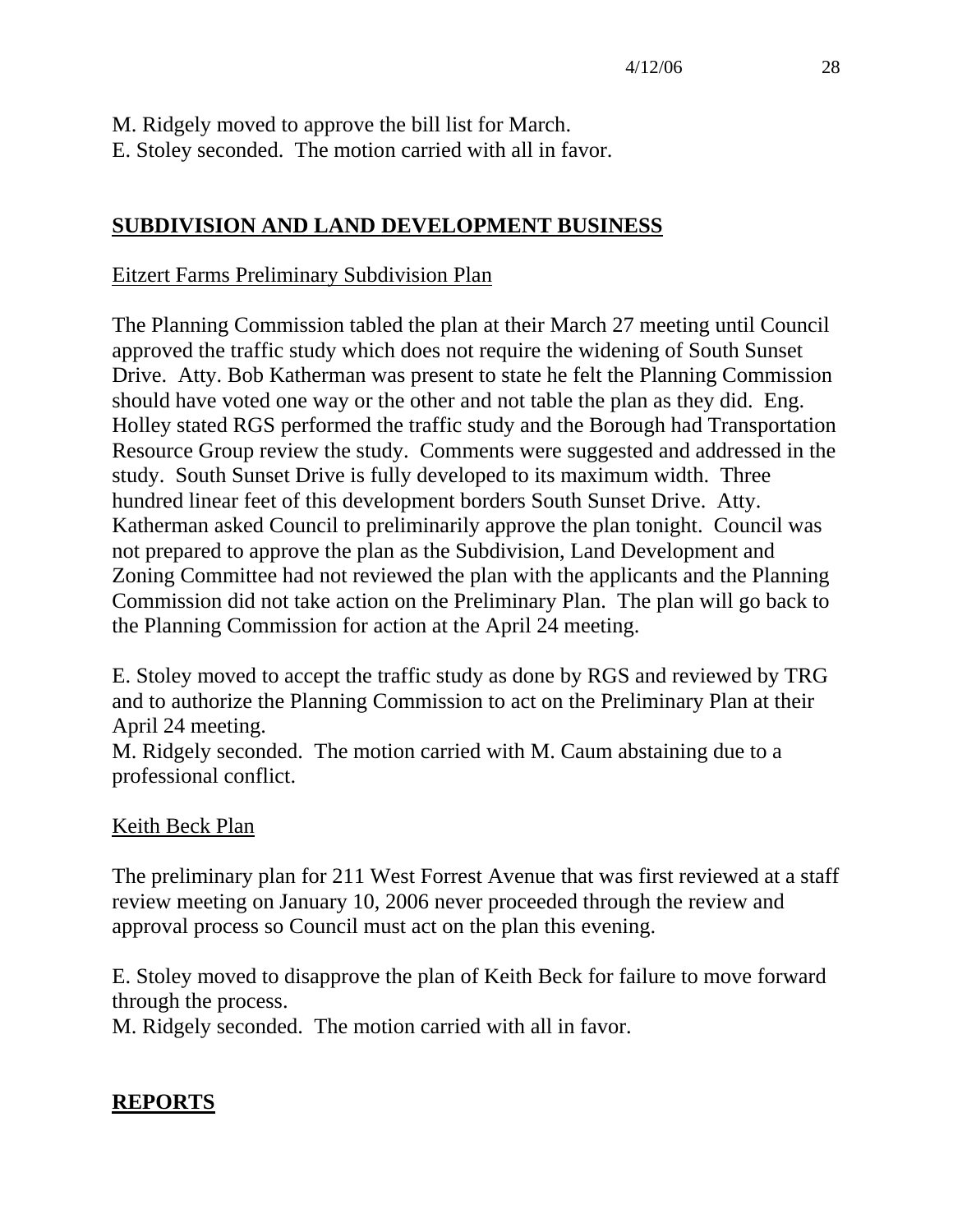### **Codes Enforcement** – Michael Lee

### 26 Plank Road

A letter was sent regarding junked motor vehicles at this property with no response.

Council authorized Sol. Rehmeyer to send a letter.

### Sign Tabulation

The signs have been tabulated and Mike's office is trying to match them up with old permits, some of which are missing.

#### 380 North Main Street

A buyer would like to have an auto service, sales and detailing business at the former Agway property at the corner of North Main Street and Valley Road. Mike feels a special exception is needed and will advise the buyer to proceed in that direction. The wellhead protection zone will be checked.

### Buffer Zone behind Cardinal Drive

A homeowner wants to put a shed in the buffer zone which will be very close to a tree. The developer and the homeowners were in the process of signing an agreement for the homeowners to take over maintenance only of the buffer area which includes mowing. The shed will encroach on the trees. We are trying to determine if the agreement was finalized.

### Rear of 30/32 North Main Street

The roof of the large building in the rear of 30/32 North Main Street has collapsed. Mike's office is going to send an unsafe structure notice to this property and also to a property in the first block of South Main Street that has an unsafe chimney.

## **Water & Sewer** – Richard R. Buchanan

### Keeny Wells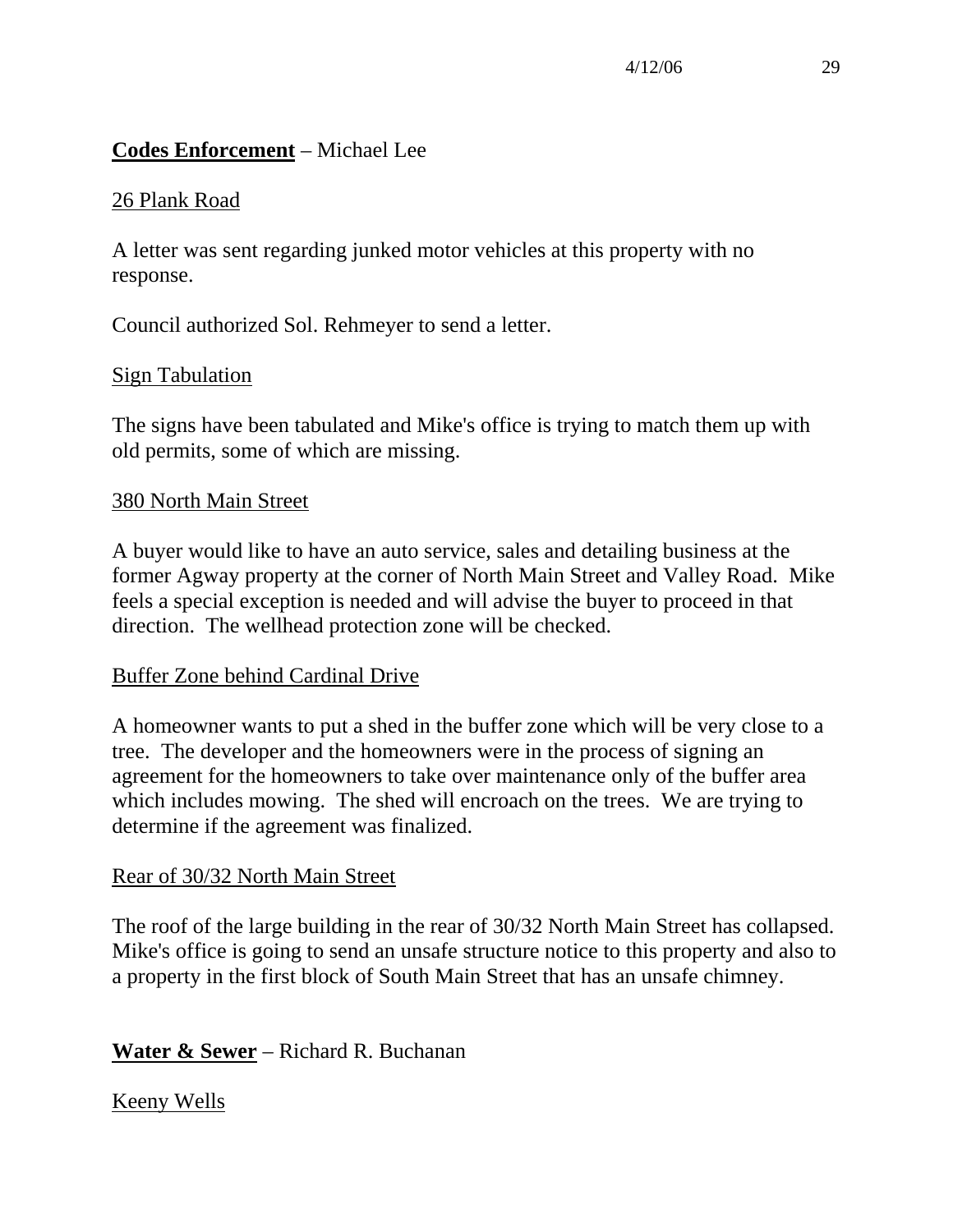Brian has tried contacting Cornerstone without success but will continue his efforts. Sol. Rehmeyer will contact the attorney for Cornerstone to let him know we are proceeding with the test drilling as per the agreement.

## Reverse 911

It's possible that after DEP reviews our current Emergency Response Plan, they will not approve the current practice of notifying residents of a water problem or emergency by hand delivering notices and media announcements. With the upcoming reverse 911 communications system, customers can be notified within 40 minutes of the voice message system activation. The service would cost between \$25.00 and \$50.00 per month. We would have to provide phone numbers which would need updating quarterly.

## Sewer Stations

The sewer stations do not have exterior lighting and during a recent break down, lighting had to be put in place before repairs could be started. Brockmeyer Electrical quoted a price of \$1,500.00 for the lights.

E. Stoley moved to authorize the placement lights with a switch at a cost not to exceed \$1,500.00. M. Ridgely seconded.

C. Skoglind amended the motion to make it not to exceed \$1,600.00.

E. Stoley seconded. The motion carried with all in favor.

## Water and Sewer Specifications

The specifications are almost ready for review which will be done by the Water and Sewer Committee prior to the next Council meeting. The Municipal Authority will approve the sewer specifications at their April 26 meeting.

## Bird Flu

A State agency is predicting the bird flu to strike later this year and they suggested that one member of the Public Works Department stay home to avoid illness to be ready to run the water system if the others become ill.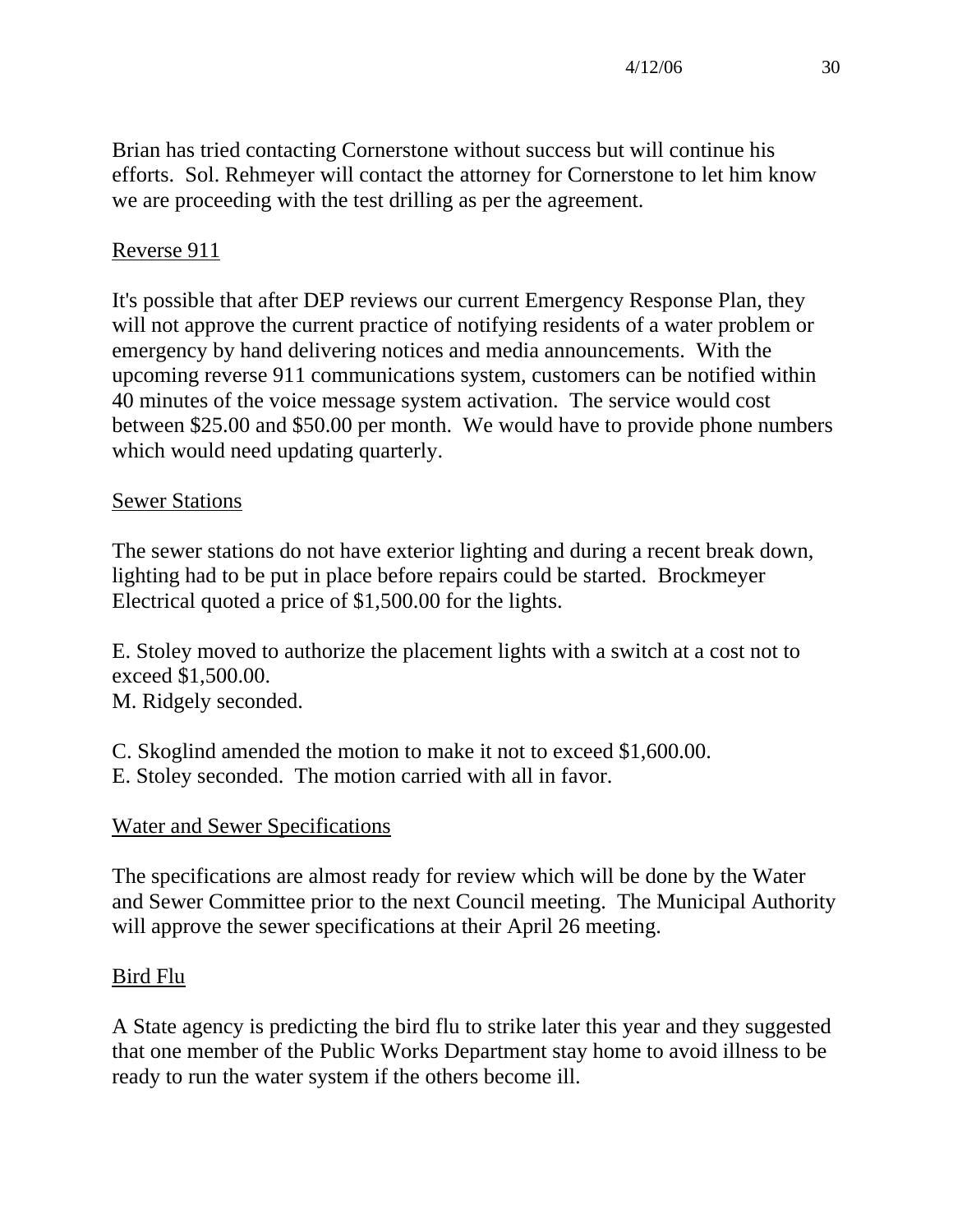### New Billing System

For the first quarter, the number of gallons pumped exceeds the number of gallons billed by 929,000 gallons.

### Wellhead Protection Agreement Extension

R. Buchanan moved to authorize the signing of the agreement to extend the time period to June 30, 2007 to spend the grant money. E. Stoley seconded. The motion carried with all in favor.

### Deer Creek Study

Phil Robinson left Council know a baseline study taking place on the first mile of Deer Creek which will be done before final commitment to a proposed sewer treatment plant in the Tolna area. Shrewsbury Township has committed to pay \$5,000.00 toward the full-blown study. Two other groups are doing different studies: one will determine quality and quantity for the Harford County drawdown; a DEP study to rate the stream; and Phil's study on the first mile to determine water quality. Phil was told our weir measuring data will be available to his group.

## **Public Roads & Lighting** – Christopher M. Skoglind

### 2006 Street Project Bids

Bids were opened last month. Due to previous problems with the high bidder, which are documented in the minutes, we will award the bid to the second lowest bidder.

T. Metz left the room at 9:26 p.m.

C. Skoglind moved to award the road bid to Fitz and Smith in the amount of \$59,046.00.

E. Stoley seconded. The motion carried with all in favor.

### Mount Airy Road Delineators

Brian spoke with the Traffic Engineer about the possibility of redesigning the traffic pattern on Mount Airy road to prevent left turns out of the shopping center. The request is in response to the damage and lack of effectiveness of the delineators. The idea of a concrete barrier was discussed.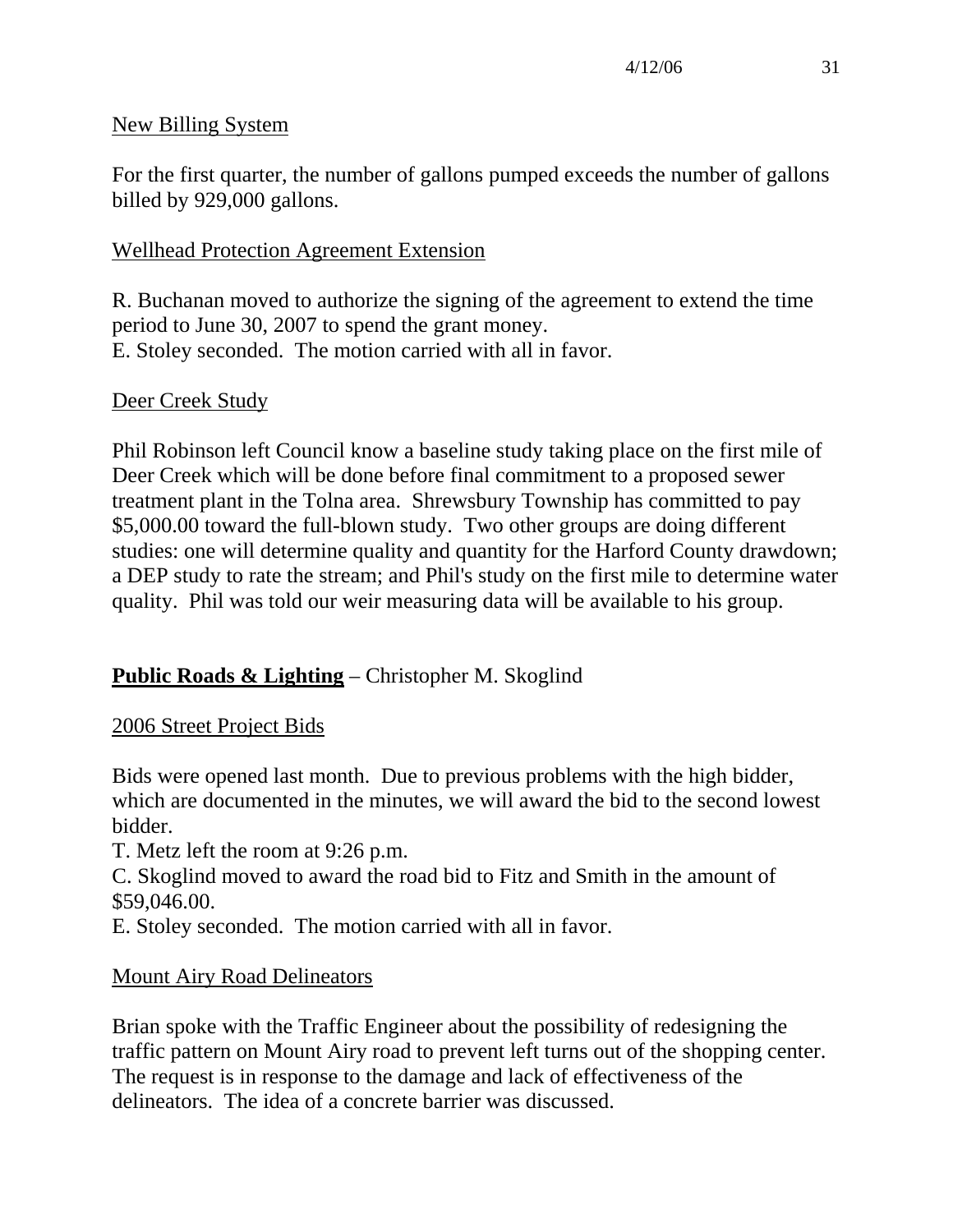T. Metz returned to the meeting at 9:29 p.m.

Kimco Realty will be contacted about placing some additional signage near Chickfil-A to direct motorists to the exit with the light.

## LED Traffic Lights

Several months ago, the Township approached the County for a grant to upgrade the traffic signals at I-83, of which we share 25% of the expenses, without asking the Borough's blessing. They are asking the Borough to pay a little over \$1,000.00. C. Skoglind will attend a Township meeting regarding this issue.

## **Public Lands & Buildings and Finance** – Michael W. Ridgely

## Penn-Mar Office

Penn-Mar is requesting at least the south side windows be tinted with the work being paid for by Penn-Mar.

Permission was given for placement of a darkening film on the windows.

## Public Works Garage Open House

The Public Works Department will have an Open House on Wednesday, May 31 at 7:00 p.m. The tour will include the new garage behind the Christ Lutheran Cemetery and the garage at 35 West Railroad Avenue.

### Donated Generator

New Freedom Borough has offered a CAT generator for use by the Borough in exchange for our EOC being the primary EOC and their building being the secondary/back-up EOC. New Freedom Borough would like the generator moved out as soon as possible.

C. Skoglind moved to accept the generator and store it with no commitment at this point regarding the EOCs.

M. Caum seconded. The motion carried with all in favor.

# Maintenance Contract for HVAC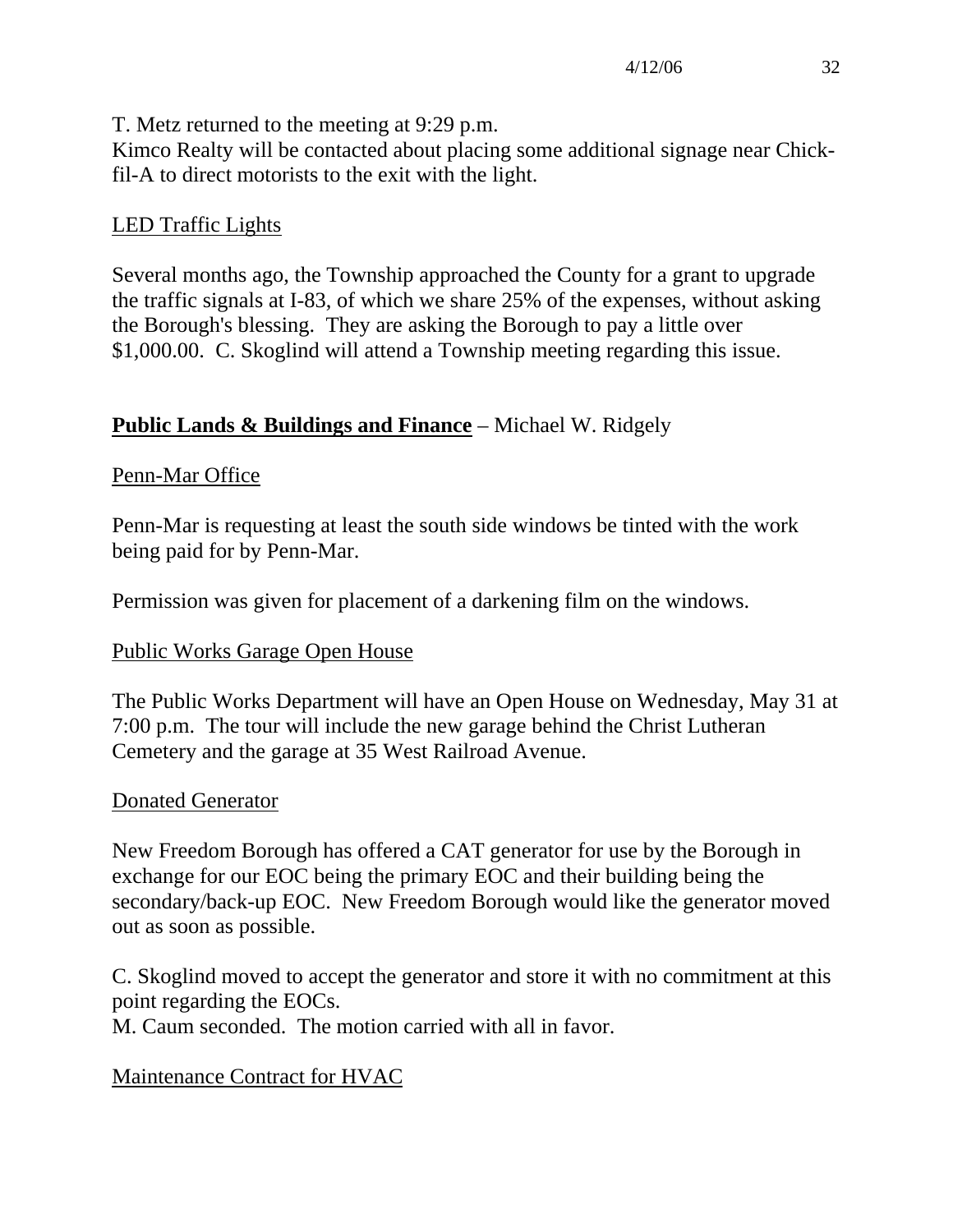The Secretary was asked to obtain a price for a maintenance contract for the heating and cooling systems. The contract does not include catastrophic failure and a list of the equipment they will cover.

Clarification needs to be made for the next meeting.

## **ENGINEER'S REPORT**

## Ed Howes Mini-Storage Unit Plan

The final plan needs to be resigned as the ownership of the property was not acceptable by the Recorder of Deeds Office.

### House Bill 2541

Eng. Holley states this bill is to change the MPC that Counties will offer a mediation option to any municipality that believes that its citizens will experience harm as the result of an applicant's proposed subdivision or development of land in a contiguous municipality if the municipalities agree. There is no guidance or definitions in the bill. It looks like a step toward County-wide ruling.

### Capital Improvement Fee Study

Eng. Holley's office is working on our water capital improvement fee study.

# **SOLICITOR'S REPORT**

### Rest Stop EDU Issues

The agreement is currently under final review by PennDOT's Contracts section. They expect to have it to us for next month's meeting.

### Tapping Fee matters – Shrewsbury Township

The Indemnification Agreement was signed by the Township last week.

Pinnacle Towers Bill of Sale and Termination of Ground Lease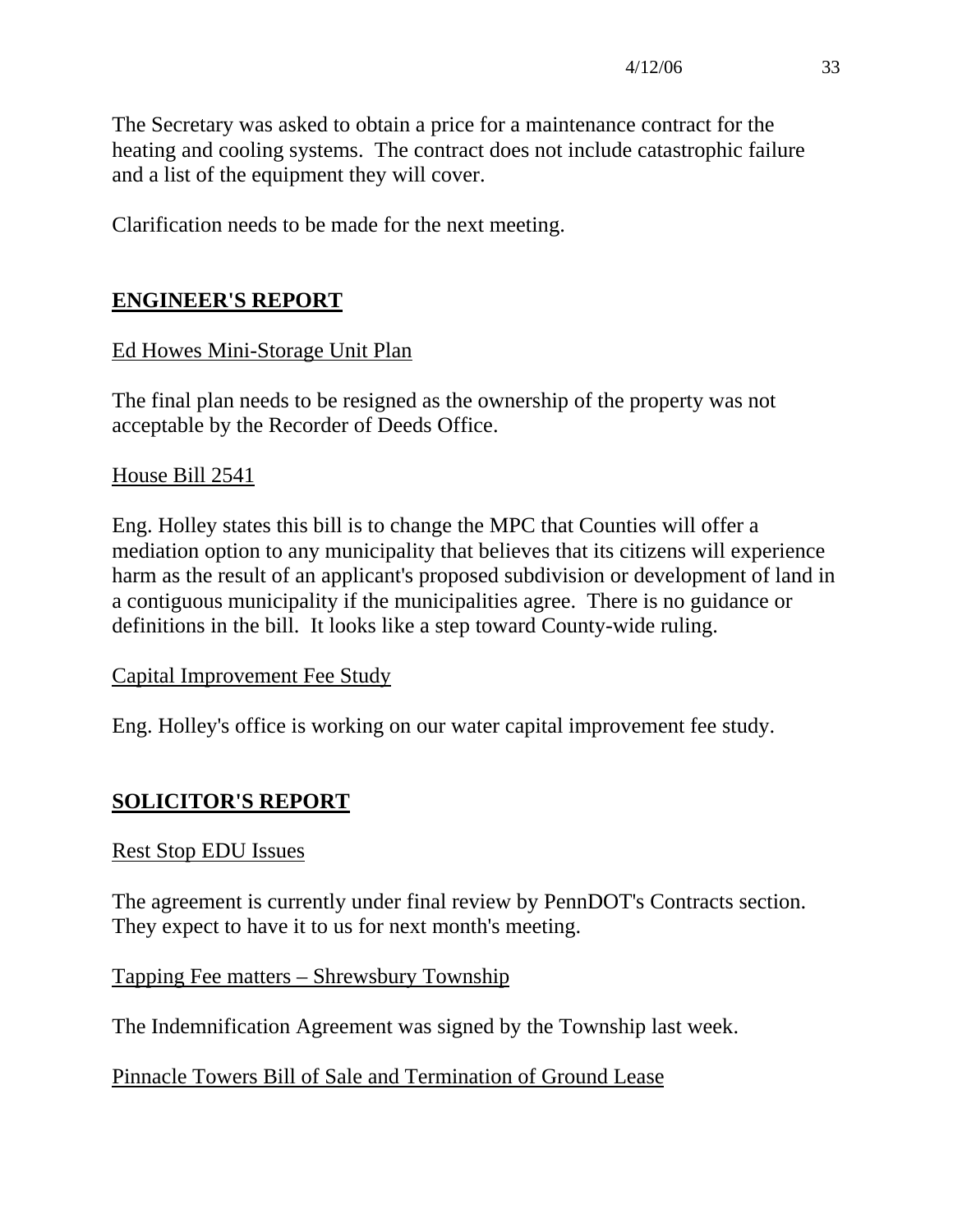M. Caum moved to sign the Bill of Sale and Termination of Ground Lease from Global Signal.

T. Metz seconded. The motion carried with all in favor.

### Superpave

Due to new PennDOT road paving specifications, Sol. Rehmeyer drafted an amendment to the Utility Cut Ordinance, 2005-10 to require Superpave or any other specifications mandated by PennDOT. This ordinance will be ready for adoption at the May meeting.

### Televising Sewer Lines

This ordinance will be ready to adopt next month.

### Community Map Guide

Sol. Rehmeyer's office is in contact with the State Attorney General's Office to obtain information as to how the Borough can become a part of the lawsuit that was filed against CMC, Inc. in Berks County.

## **Public Safety, Welfare and Personnel** – Michael R. Caum

### National Incident Management System Training

There is an all-day training class at the Stewartstown Fire Hall on May 24 that will cover two required courses. Deadline to register is April 26.

## **Secretary's Report** – Cindy L. Bosley

### Extra Refuse Bag Purchases

A few residents have chosen to purchase orange bags from Penn Waste to be able to place more trash out. As long as we aren't being charged additional for tipping fees, Council had no issue with this practice.